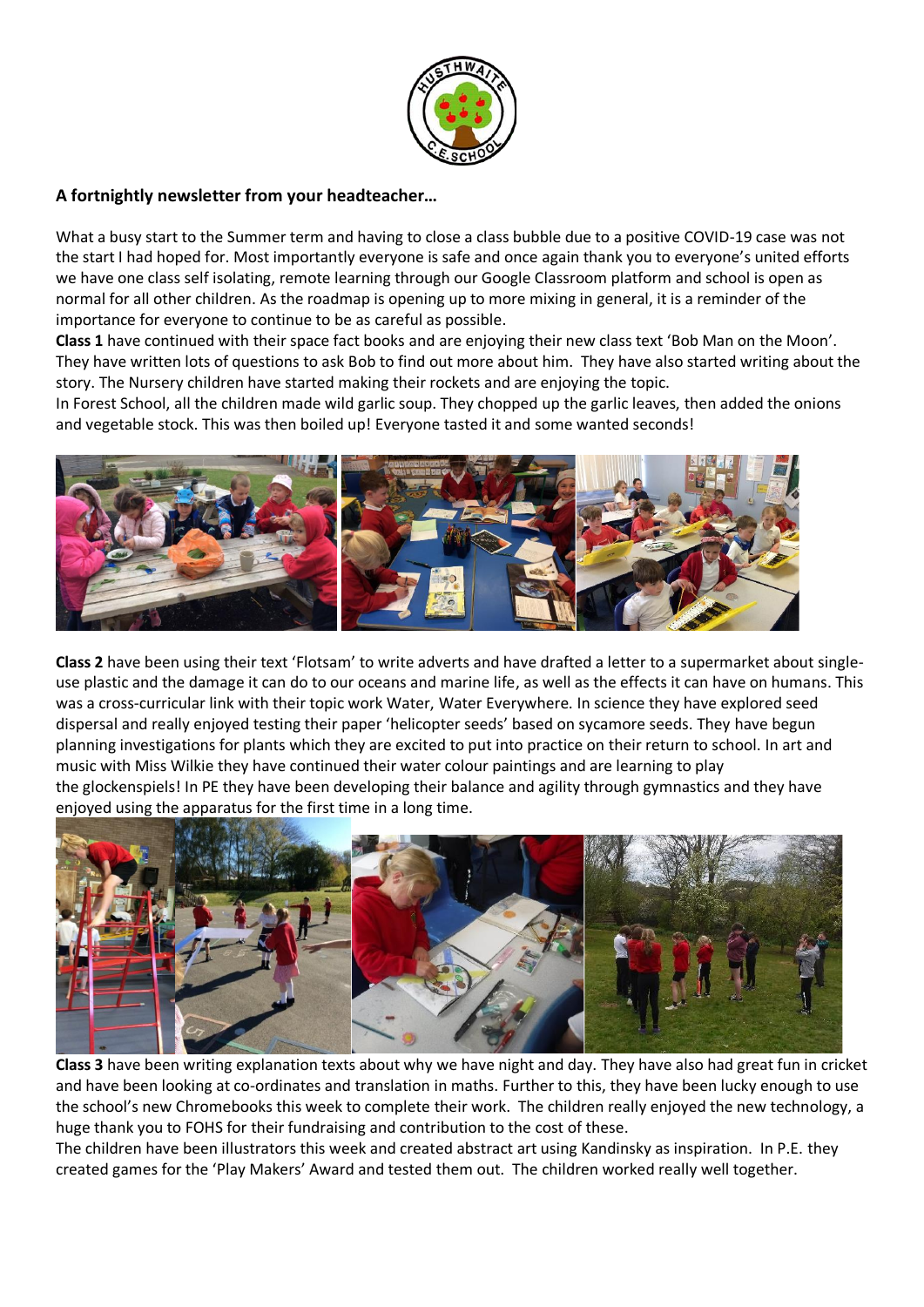| <b>Friday 23 April Awards</b>                                                                                      |  |
|--------------------------------------------------------------------------------------------------------------------|--|
| Class 1, Mrs Jackson.                                                                                              |  |
| Bird Award – Wilfred Kirk for completing lots of activities independently, including writing numbers and repeating |  |
| patterns. Wilfred is so enthusiastic and loves to share his thoughts or knowledge during our whole class topic     |  |
| learning.                                                                                                          |  |
| Headteacher's sticker - Eliza White. For her challenge in topic of making a fact book about space. Eliza is so     |  |
| interested in our new topic, she has been watching the news and told us all about NASA's robot landing on Mars!    |  |
| Handwriter of the week - Phoebe Ramsden. For trying so hard to form her letters in the cursive style. Phoebe has   |  |
| grown in confidence with her writing and has made fantastic progress.                                              |  |
| Class 2, Miss Goodchild.                                                                                           |  |
| Bird Award - Holly who always works very hard but this week she worked particularly hard with her camera           |  |
| advert, making edits and improvements. She also tried hard to keep her handwriting joined whilst publishing it.    |  |
| Great work Holly.                                                                                                  |  |
| Headteacher's sticker-Anna for her hard work with Miss Wilkie in her maths group and gaining some confidence       |  |
| back.                                                                                                              |  |
| Timmy for his effort writing up his advert, even though it went wrong the first time he persevered-well done       |  |
| Timmy.                                                                                                             |  |
| Jessica Brown for a much-improved score in her grammar on Century Tech this week.                                  |  |
| Handwriter of the week - Isabel T for trying extra hard to keep her handwriting neat whilst publishing her advert  |  |
| for a vintage camera from our book Flotsam.                                                                        |  |
| Class 3, Mrs Watson, Mr Houghton and Miss Bennett.                                                                 |  |
| Bird Award - Bethan for her superb attitude and for being a fountain of knowledge on 'Space'.                      |  |
| Headteacher's sticker - Harriet for her use of mathematical vocabulary during her co-ordinates, reflection and     |  |
| translation work. Freddie for his organisational skills.                                                           |  |
| Handwriter of the week - Seb for his effort in handwriting and presentation of his explanation text about night    |  |
| and day.                                                                                                           |  |
| <b>Miss Goodchild Superstars:</b>                                                                                  |  |
| Class 1: Wilfred K and Phoebe L                                                                                    |  |
| Class 2: Annabel and Jessica H                                                                                     |  |
| Class 3: Charlie Hannah and Charlie Harker                                                                         |  |
| <b>Third awards: Annabel and Anna</b>                                                                              |  |
| Congratulations to Esme H for completing the Race for life 5km!                                                    |  |
|                                                                                                                    |  |

## **Friday 30 April Awards**

# **Class 1, Mrs Jackson.**

*Bird Award* – Ellie for the progress she has made in reading and writing. Ellie is extremely enthusiastic and is proud of her achievements.

*Headteacher's sticker* – Daisy for her enthusiastic participation in PE with Mr Shimwell.

Eliza B for her cheerful nature and disposition, and for being so caring and sharing with all her friends.

*Handwriter of the week* – Charlie for becoming more confident in writing and having a go. Well done, Charlie. **Class 2, Miss Goodchild.**

*Bird Award* – Gabby for her effort in maths, she is really persevering with questions she finds tricky. *Headteacher's sticker* – Rhys, Esme B and Esme H for brilliant first drafts on their single-use plastic letters. *Handwriter of the week* – Poppy for consistently neat handwriting and presentation in all her books.

## **Class 3, Mr Chapman.**

*Bird Award* – Seb for using light and dark to build up a vividly abstract cosmic scene.

*Headteacher's sticker* – Bethan for her encouragement of others during P.E.

*Handwriter of the week* – Dominic for presenting his work well in a range of subjects and in particular with his persuasive writing and his mathematical drawings.

As you know I am continuing to host my Friday Celebration Zoom Assembly. This is an opportunity for all our classes / children in school and those remote learning at home, alongside you the parents/carers, to still be able to all come together at the end of the week to celebrate individual and group achievements. As always everyone is warmly invited.